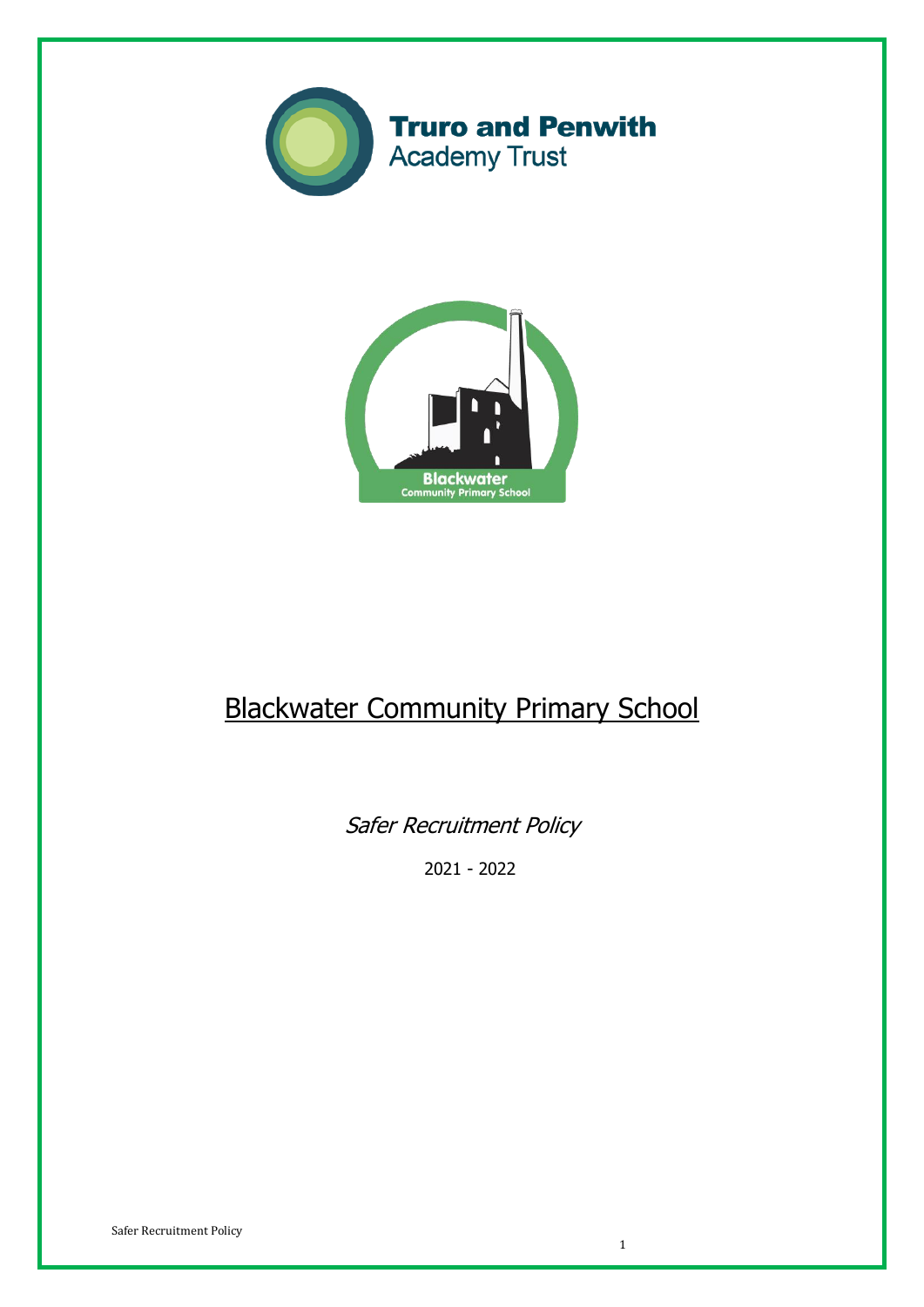#### **Introduction**

1.1 This policy has been developed to embed safer recruitment practices and procedures throughout **Blackwater Community Primary School** and to support the creation of a safer culture by reinforcing the safeguarding and well-being of children and young people in our care. This policy complies with guidance outlined in *Keeping Children Safe in Education – 2018 and Dealing with allegations of abuse against teachers and other staff – DfE 2012.*

1.2 This policy reinforces the conduct outlined in the *'Guidance for Safer Working Practice for Adults who Work with Children and Young People'* as well as the school's whistle blowing policy all staff are expected to be familiar with. All successful candidates for paid or voluntary employment will be made aware of these documents.

1.3 This policy is an essential element in creating and maintaining a safe and supportive environment for all pupils, staff and others within the school community and aims to ensure both safe and fair recruitment and selection of all staff and volunteers by:

• attracting the best possible candidates/volunteers to vacancies

• deterring prospective candidates/volunteers who are unsuitable from applying for vacancies

• identifying and rejecting those candidates/volunteers who are unsuitable to work with children and young people

1.4 **Blackwater Community Primary School** is committed to using disciplinary procedures that deal effectively with those adults who fail to comply with the school's safeguarding and child protection procedures and practices.

1.5 As an employer we are under a duty to refer any allegation of abuse against a member of staff to the Local Authority Designated Officer within one working day of the allegation being made. A referral will be made if a teacher or member of staff (including volunteers) has:

• behaved in a way that has harmed a child, or may have harmed a child

• possibly committed a criminal offence against or related to a child

• behaved towards a child or children in a way that indicates he or she would pose a risk of harm if they work regularly or closely with children

• conducted an act which is deemed inappropriate and may impact on the school's reputation or confidence in staff's ability to safely work with children.

1.6 As an employer we are under a duty to refer to the Disclosure and Barring Service (DBS), any member of staff who, following disciplinary proceedings, is dismissed because of misconduct towards a pupil and we may refer any concerns we have before the completion of this process.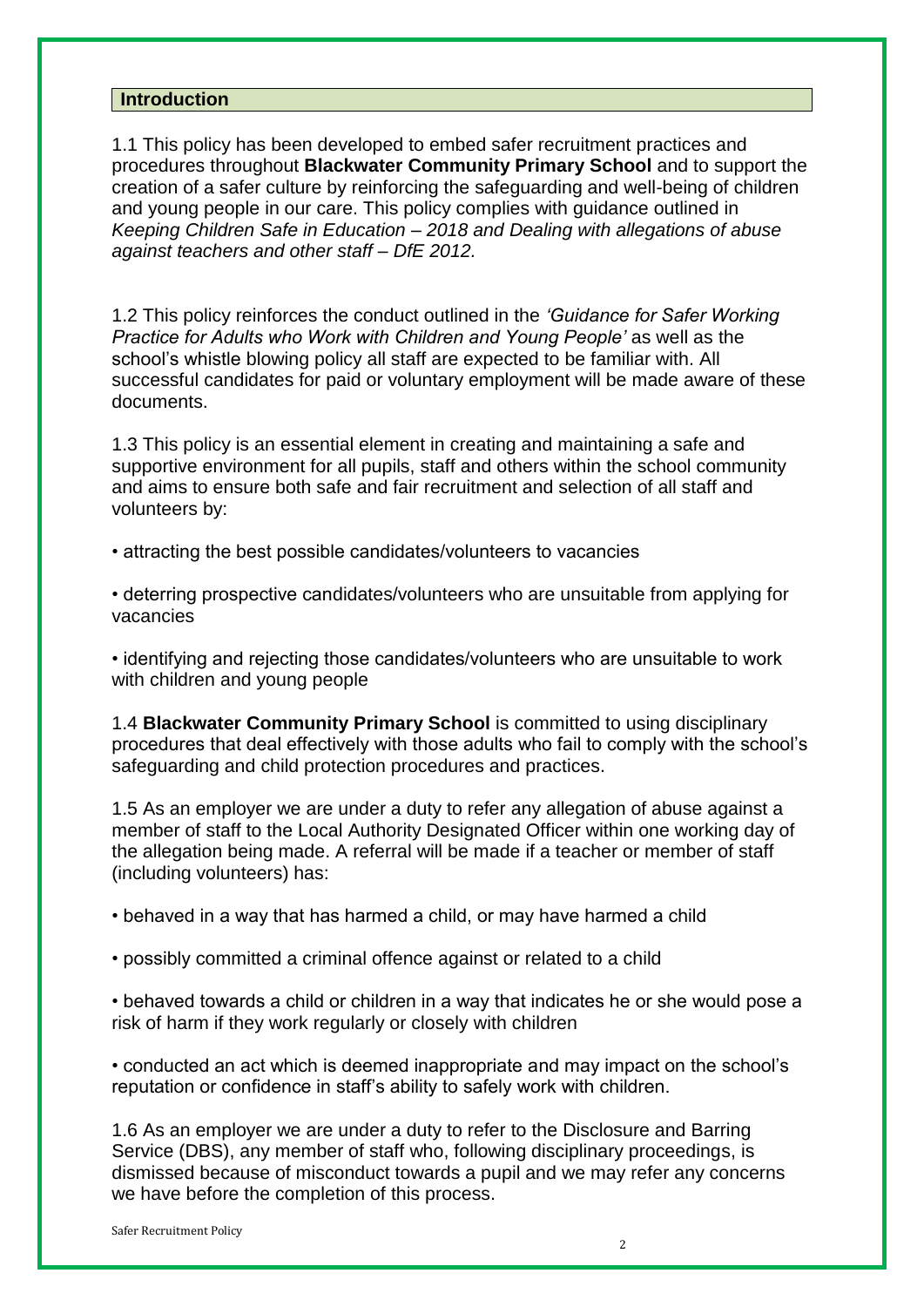1.7 The Headteacher will ensure relevant information about staff is checked.

#### **Roles and Responsibilities**

2.1 The Governing Body of the school will:

• ensure the school has effective policies and procedures in place for the safe and fair recruitment and selection of staff and volunteers in accordance with Department for Education guidance and legal requirements

• monitor the school's compliance with them

2.2 The Head teacher will:

• ensure that the school operates safe and fair recruitment and selection procedures which are regularly reviewed and up-dated to reflect any changes to legislation and statutory quidance

• ensure that all appropriate checks have been carried out on staff and volunteers in the school

• monitor any contractors and agencies compliance with this document

• promote the safety and well- being of children and young people at every stage of this process

## **Inviting Applications**

3.1 All advertisements for posts of regulated activity, paid or unpaid, will include the following statement;

"Blackwater Community Primary School is committed to safeguarding children and young people.

All post holders are subject to appropriate vetting procedures and a satisfactory Disclosure and Barring Service Enhanced with barred list information check".

3.2. All applicants will receive or have access to the following documents when applying for a post:

• A statement of the school's commitment to ensuring the safety and well being of the pupils

- Job description and person specification
- The school's Safeguarding Policy
- The school's Safer Recruitment Policy
- The selection procedure for the post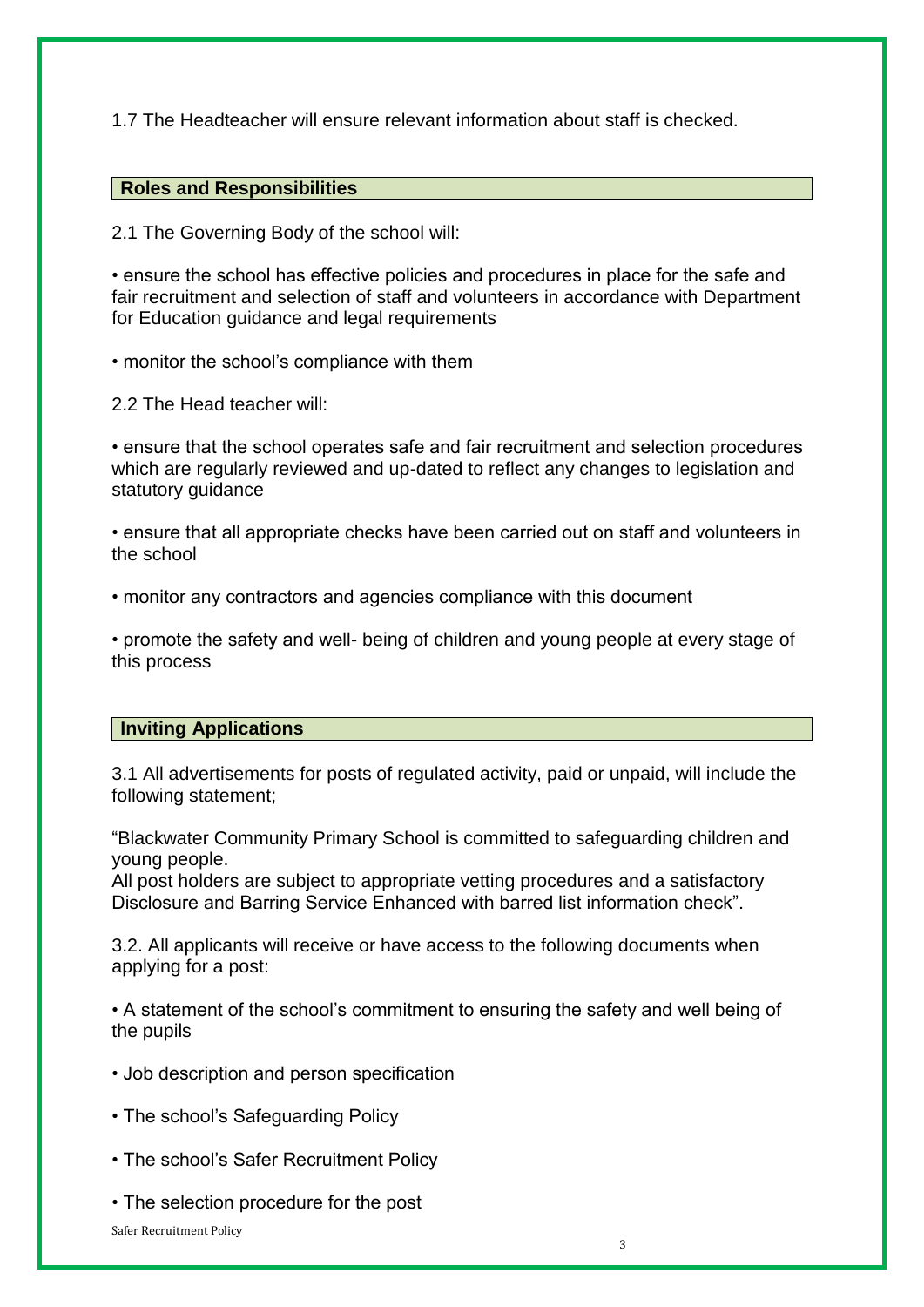• An application form

3.3 Prospective applicants must complete, in full, and return a signed application form.

Incomplete application forms must be returned to the applicant where the deadline for completed forms has not passed.

3.4. Candidates submitting an application form completed on-line will be asked to sign the form application form if called for interview.

3.5 A curriculum vitae cannot be not be accepted in place of a completed application form.

## **Identification of the Recruitment panel**

4.1 Although no longer a statutory requirement, good practice suggests that at least one member of the Selection and Recruitment Panel to have successfully completed training in 'Safer Recruitment'.

## **Short Listing and References**

5.1 Candidates will be short listed against the person specification for the post.

5.2 Two references, one of which must be from the applicant's current/most recent employer, will be taken up before the selection stage so that any discrepancies may be probed during this stage of the procedure.

5.3 References will be sought directly from the referee, and where necessary, will be contacted to clarify any anomalies or discrepancies. Detailed written records will be kept of such exchanges.

5.4 Where necessary, previous employers who have not been named as referees may be contacted in order to clarify any such anomalies or discrepancies. Detailed written records will be kept of such exchanges.

5.5 Referees will be asked specific questions about the following:

• The candidate's suitability to work with children and young people

• Any disciplinary warnings, including time-expired warnings, relating to the safeguarding of children and young people

• The candidate's suitability for the post

5.6 Reference requests will include the following:

• Applicants current position and salary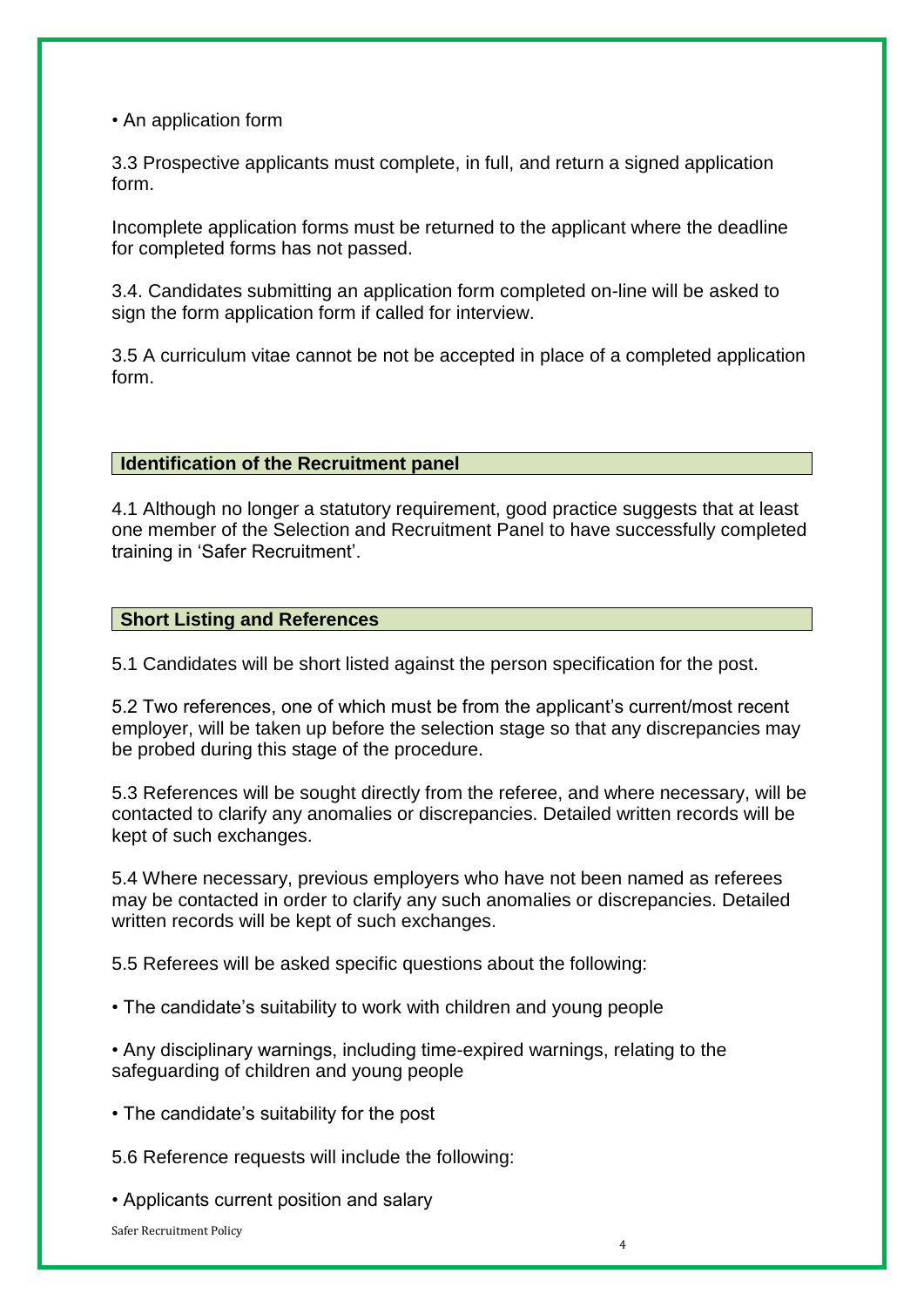- Sickness record
- Attendance record
- Disciplinary record

5.7 All appointments are subject to satisfactory references, vetting procedures and DBS clearance.

#### **Invitation to Interview**

6.1 Candidates called to interview will receive:

- A letter confirming the interview and details of the selection techniques
- Details of the interview day including details of the panel members
- Details of any tasks to be undertaken as part of the interview process
- The opportunity to discuss the process prior to the interview

#### **The Selection Process**

7.1 Selection techniques will be determined by the nature and duties of the post but all vacancies will require an interview of short-listed candidates.

7.2 Interviews will always be face-to-face.

- 7.3 Candidates will be required to:
- Explain any gaps in employment
- Explain satisfactorily any anomalies or discrepancies in the information available to the panel
- Declare any information that is likely to appear on the DBS disclosure

• Demonstrate their ability to safeguard and protect the welfare of children and young people.

#### **Employment Checks**

8.1 An offer of appointment will be conditional and all successful candidates will be required to:

• Provide proof of identity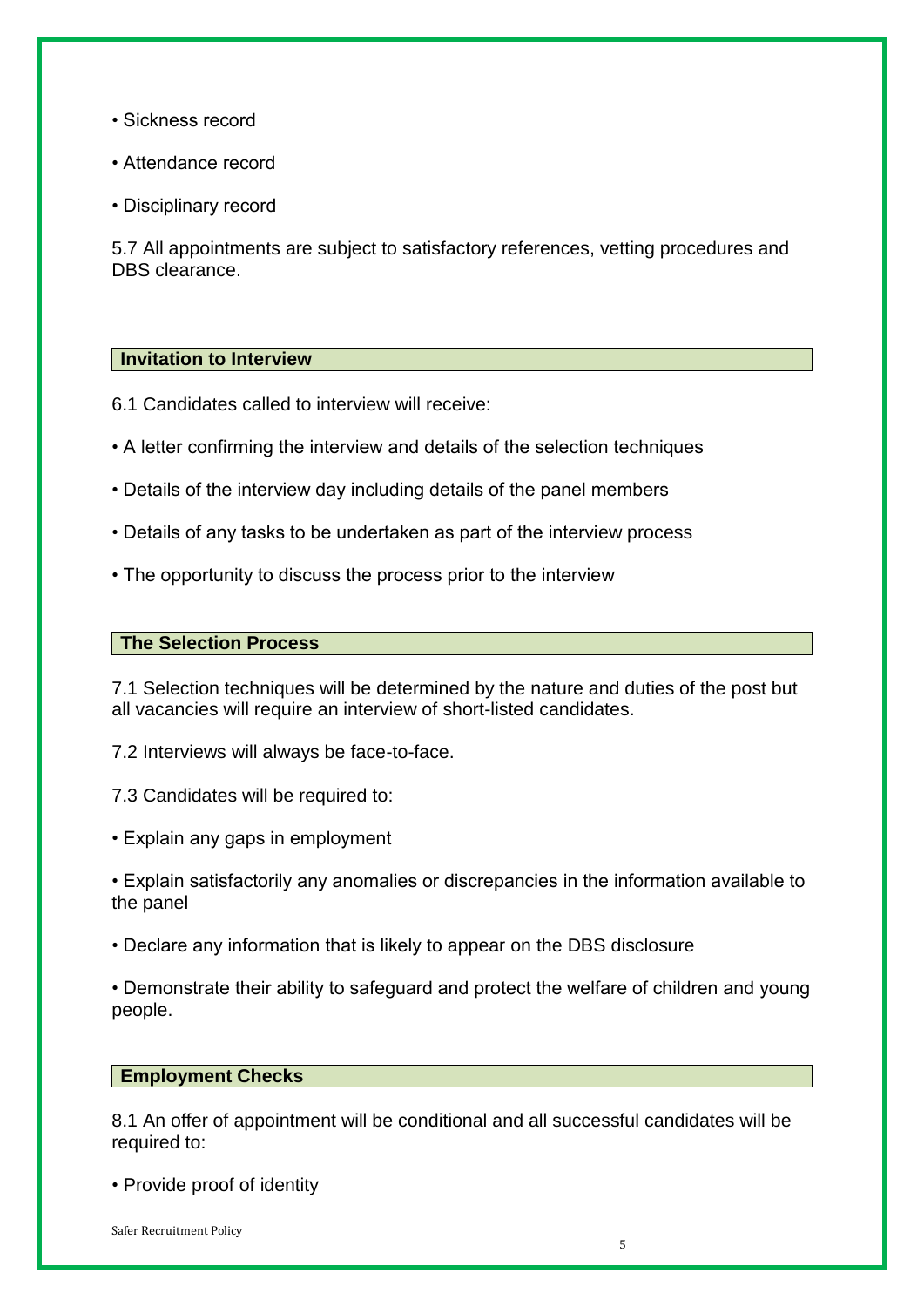- Complete an enhanced DBS application and receive satisfactory clearance
- Provide proof of professional status
- Provide actual certificates of qualifications
- Complete a confidential health questionnaire
- Provide proof of eligibility to live and work in the UK

8.2 All checks will be:

- Confirmed in writing
- Documented and retained on the personnel file
- Recorded on the school's Single Central Record

• Followed up if they are unsatisfactory or if there are any discrepancies in the information received.

8.3 Employment will commence subject to all checks and procedures being satisfactorily completed.

## **Induction**

9.1 All staff and volunteers who are new to the school will receive information on the school's safeguarding policy and procedures and guidance on safe working practices as part of their induction training.

9.2 All successful candidates will undergo a period of monitoring and will:

- Meet regularly with their induction tutor.
- Meet regularly with their line manager
- Attend any appropriate training

## **Supply Staff**

10.1 **Blackwater Community Primary School** will only use those agencies which operate a Safer

Recruitment Policy and supply written confirmation that all relevant checks have been satisfactorily completed. Any information disclosed as part of the DBS check will be treated confidentially.

10.2. **Blackwater Community Primary School** will carry out identity checks when the individual arrives at school.

**11.1 Blackwater Community Primary School** will require that all necessary checks and DBS requirements have been satisfactorily completed for peripatetic staff.